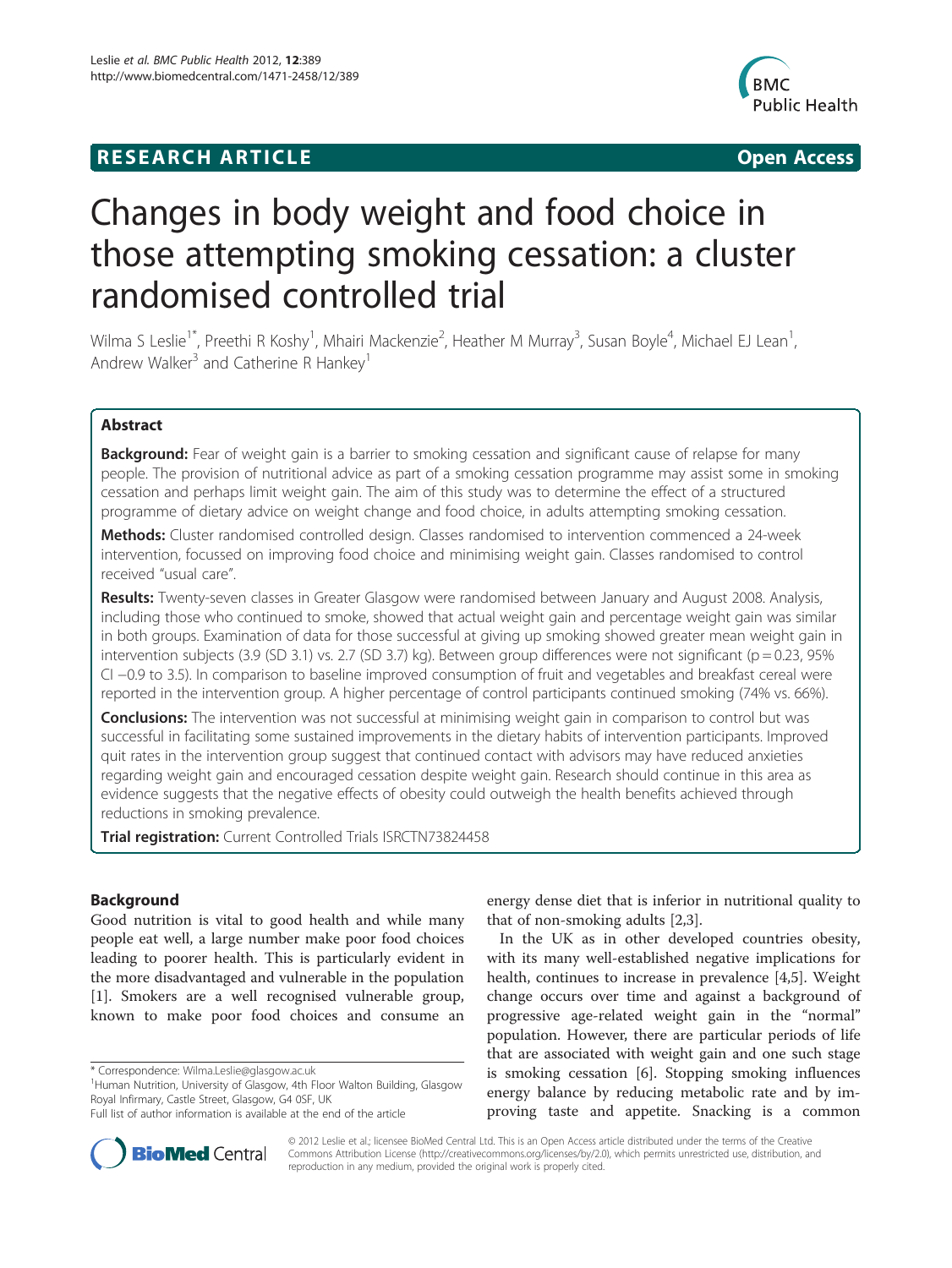displacement activity after smoking cessation. Continuation of some of the poor food choices established prior to smoking cessation, and known to favour high-energy intakes, may exacerbate energy imbalance and encourage weight gain.

Around 80% of smokers gain weight following smoking cessation [\[7](#page-9-0)]. The magnitude of weight gain is variable but an average weight gain of 5-6 kg within 2 years is common [\[8-10](#page-9-0)]. Weight gain is thought to be greatest in the immediate post cessation period [\[8](#page-9-0)]. With over 25% of smokers already obese and at particular risk of gaining more weight following cessation, the problem of post-cessation weight gain can have huge health consequences. Smoking and obesity are both risk factors for cardiovascular disease and some cancers [[7\]](#page-9-0). The additional weight gain experienced post cessation may be sufficient to make co-morbidities clinically apparent.

Fear of weight gain is a barrier to smoking cessation and significant cause of relapse for many [[8,11](#page-9-0)]. Allaying anxieties regarding weight gain could lead to greater uptake of services, improvements in quit rates and reductions in the prevalence of obesity. A recent review has highlighted the difficulties of reducing post cessation weight gain using behavioural interventions [[11\]](#page-9-0). Advice to control weight by calorie reduction may compromise abstinence and is not advised while other approaches including very low calorie diets and cognitive behavioural therapy may reduce weight gain without compromising abstinence. However caution is advised on use of the these approaches. Overall the data were considered insufficient to make strong clinical recommendations for effective programmes to prevent post cessation weight gain. It is therefore pertinent that investigation of approaches to minimise post cessation weight gain continues.

In Glasgow, Smokefree Services a community-based group behavioural counselling service based on the Maudsley Model [[12\]](#page-9-0) is available for those wishing to give up smoking. Although diet and weight issues are routinely raised as concerns by those attending these groups, nutrition is not formally addressed. Provision of dietary advice may assist some in smoking cessation and thus improve health from this point of view but also improve food choice and minimise weight gain. Improved diet composition could lead to better health even in those who fail to stop smoking. The aims of this study were to determine the effect of a structured programme of dietary advice based on healthy eating principles, on food choice and weight change, in those attempting smoking cessation.

# Methods

# Study design

A cluster randomised controlled design was used with smoking cessation classes the unit of randomisation.

Randomisation was carried out using an Interactive Voice Response system. Classes randomised to intervention commenced a 24-week intervention focussed on improving food choice and minimising weight gain. Classes randomised to control received "usual care" (Figure [1](#page-2-0)). Usual care comprised of 7 weeks of group support sessions. At the time of this study nutrition/diet was not formally addressed. Advice on physical activity was provided in one session and the availability of local leisure facilities to encourage improvements in physical activity promoted.

# Intervention

The intervention was delivered by smoking cessation advisors, who had undergone a 3-day nutrition and behavioural change training programme designed specifically for the study. The intervention comprised an initial 5-week programme of nutritional advice with a different aspect of nutrition covered at each add-on group session.

- Session 1) Energy balance and Physical activity
- Principless of energy balance and how it is affected
- Effects of smoking on energy balance
- Benefits of physical activity and effect on energy balance
- Session 2) Healthy Eating and Portion Control
- Healthy eating quiz
- Composition of healthy balanced diet, including portion size
- Session 3) Fruit and Vegetables
- Five-a-day target
- Portion sizes for fruit & vegetables
- How to achieve 5-a-day
- Session 4) Reducing Fat Intake
- Different types of fat
- Contribution of fats to weight gain
- Food labelling and identification of foods high in saturated fats
- Session 5) How to Keep it all going
- Review of previous topics and participants' progress

This was followed by 5 additional follow up group sessions for review and reinforcement of advice, and self monitoring.

All sessions comprised of advice/information, group discussion, sharing of experiences and peer support and mirrored the format of smoking cessation sessions. Healthy Living Packs produced by the Scottish Executive ([www.healthscotland.com\)](http://www.healthscotland.com), were given to provide volunteers with written information. Packs contained recipe cards, and information on the following topics: - labelling claims and labels, sugars, salts and fats, eating for health and a healthy eating quiz, and food safety. Plate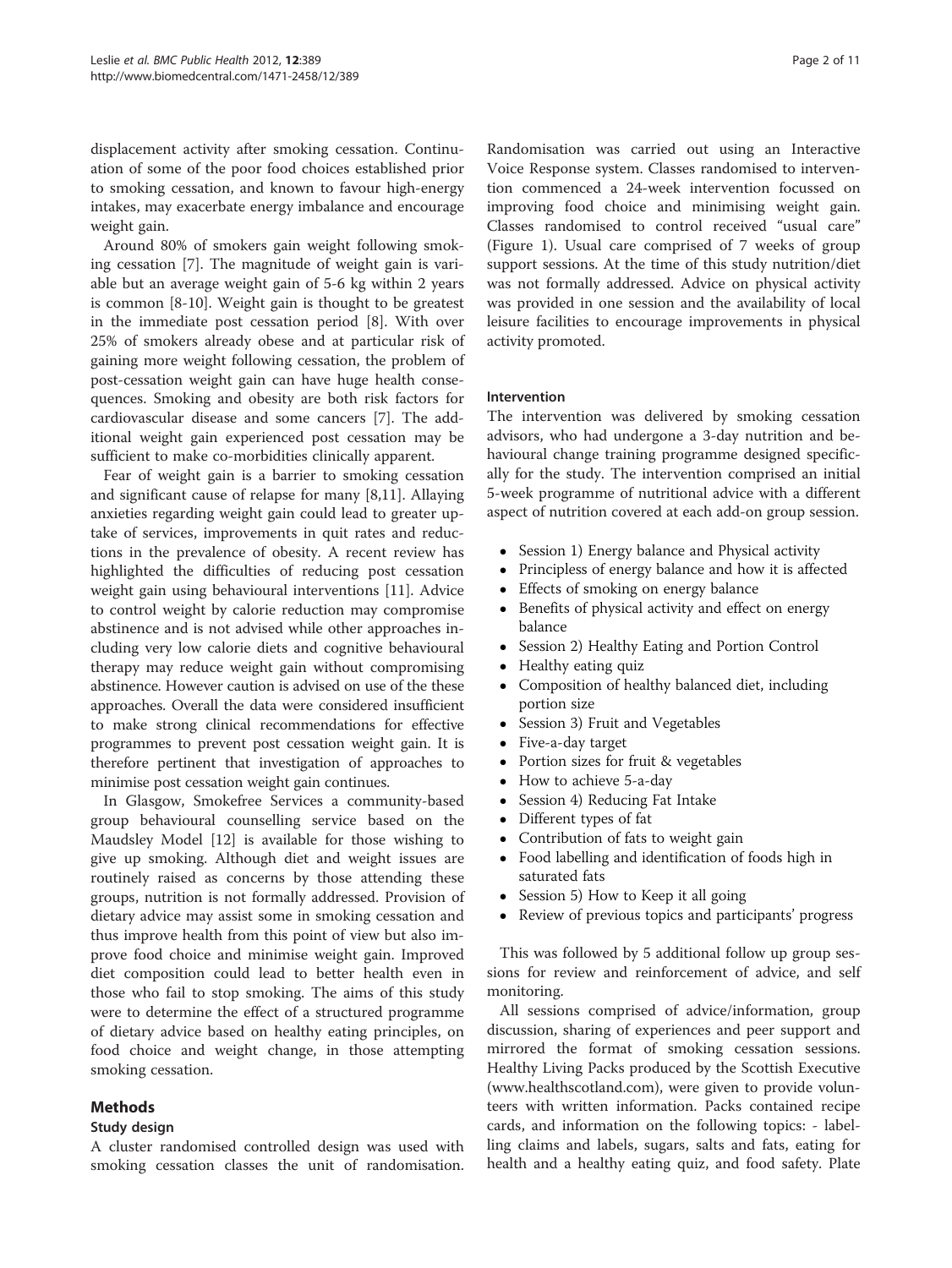<span id="page-2-0"></span>

models, a tool to assist dietary education, were provided to direct the composition of main meals [[13](#page-9-0)].

The intervention did not include a formal structured physical activity element but the benefits of physical activity were discussed and increases encouraged. Physical Activity packs and pedometers (SW-200 Digi-Walker, Yamax Corp) were provided to encourage improvements.

A manual, detailing the content of each session, the measurements to be taken and the tools/leaflets to be distributed was produced and used by all advisors.

#### Measurements

Intervention and control participants had measurements of body weight, waist circumference and food choice/ intake made at baseline, weeks 6 and 24. Dietary practices were assessed using the Dietary Targets Monitor [[14\]](#page-9-0). Measurements of exhaled carbon monoxide (CO) were made at weeks 6 and 24 to assess smoking status (piCO + breath CO monitors, Bedfont Scientific Ltd).

Measurements were recorded by the trained smoking cessation advisors. A member of the research team attended all week 6 and 24 follow-up sessions to maximise completeness of data collection.

A small financial incentive (£10 retail voucher) was offered to all participants to encourage attendance at week 6 and week 24 follow-up sessions to have repeat measurements taken.

#### Sample size

The study sought to minimise the 5% weight gained usually associated with smoking cessation. It was considered that a difference between the weight change of the control and intervention groups of ≤3% would be of clinical importance, and sufficient to judge the success of the intervention [\[15](#page-10-0)]. Due to no prior knowledge of an estimate for the intra-cluster correlation (ICC) a conservative range of 0.05 to 0.15 was assumed. Assuming a significance level of 0.05, the study would have 78, 83, 88% power for ICCs of 0.15, 0.1 and 0.5 assuming 5 completers per class. To allow for a potential attrition rate of 75% it was planned to recruit 16 classes with an average of 10 participants for each treatment arm (total of 32 classes). A minimum of 40 completers per arm and class sizes of 5 or more were required to fulfil the sample size requirements.

#### Outcome measures

The primary outcome was difference in % weight change at 24 weeks from baseline in the diet intervention group compared to control group. Secondary and tertiary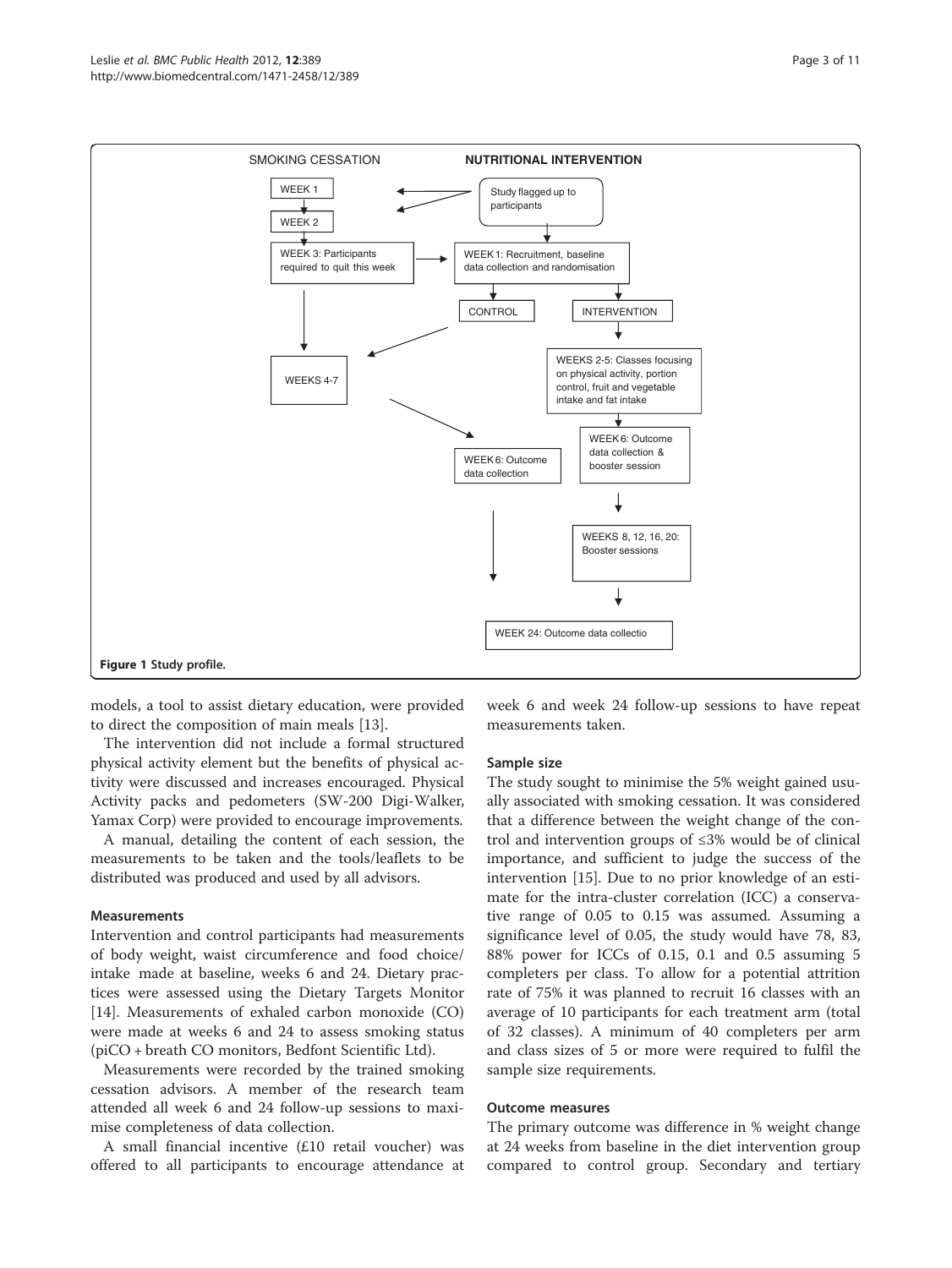<span id="page-3-0"></span>outcomes were change in body weight at 24 weeks from baseline, and measures of food choice. The study was not powered to detect changes in smoking status.

#### Statistical analysis

Random effect models adjusted for baseline values and varenicline (Champix, Pfizer Ltd) use were used for analysis of the primary, secondary and tertiary outcome measures to account for clustering of smoking cessation centres. Intracluster correlation coefficients (ICC) were reported along with adjusted mean differences (95% confidence interval (CI) and corresponding p-values.

Logistic regression models adjusting for cluster (i.e. smoking cessation classes) were used to analyse binary outcomes (such as smoking status, and favourable changes in food intake at 24 weeks from baseline). A sensitivity analysis was further performed for smoking status assuming the 'worst' case scenario that all participants dropping out of the study had resumed smoking. General linear models and ordinary logistic regressions models ignoring clustering were also used to analyse

continuous and categorical outcomes respectively, as the ICC for many of the outcomes were small or less than zero (outcomes with negative ICC were truncated at zero for the analysis).

Changes in the intake of key foods groups at 24 weeks from baseline were compared separately for the two study groups using a Sign Test. Food intake was summarised as the number of participants who had either decreased, remained the same or increased their food intake at 24 weeks from baseline.

#### Process evaluation

A process evaluation of the intervention was carried out to understand the context in which specific mechanisms that influenced weight management and smoking cessation were triggered among participants. Intervention and control participants were interviewed at weeks 6 and 24. At week 6, a purposive sample of 15 pairs of participants was matched for BMI at recruitment and cigarette consumption. To account for drop-outs at 6 months, 15 pairs of participants were sampled after matching for

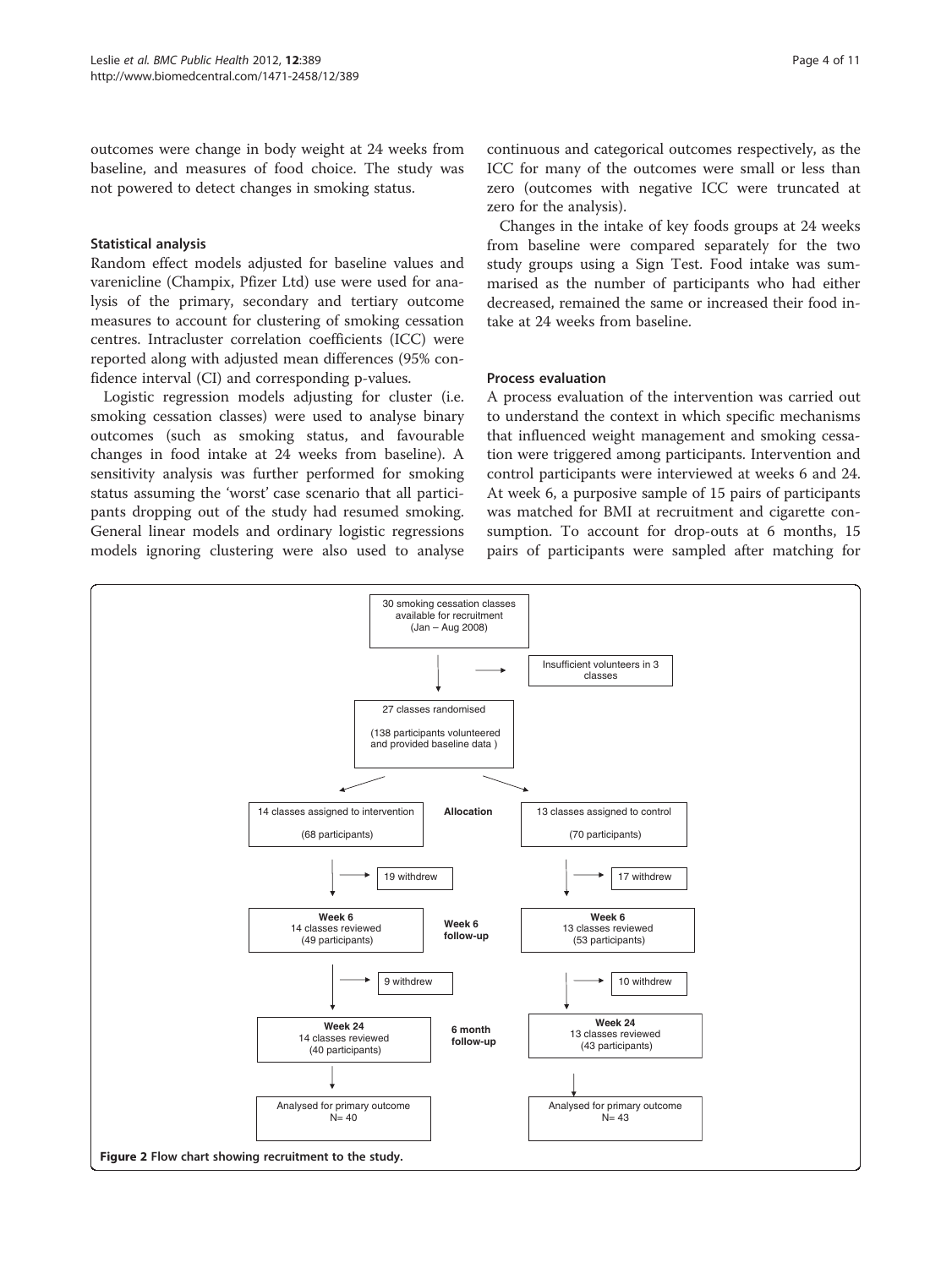BMI at recruitment. Interviews were semi-structured, audio-taped with participants' consent, transcribed verbatim and entered into ATLAS-ti software (ATLAS/Ti for Windows 1996). Participants were interviewed at the class venue and if this was not possible, a telephone interview was carried out. All interview transcripts were anonymised and given an identification number. The transcripts were coded, thematically analysed according to a priori and emergent themes and then the themes were linked to develop explanations. During this process, the text was purposively searched for contradictory data and emerging themes and explanations were discussed and agreed by the research team. Process evaluation results will be fully reported in a separate paper and are summarised only in the present paper.

#### Economic evaluation

An economic evaluation was carried out to determine the costs of delivering the intervention, compared to the benefits. The perspective taken was that of the NHS for costs (and savings), and health benefits to patients measured in Quality-Adjusted Life-Years (QALYS), a generic outcome measure commonly used in health technology assessment which capture changes in 'quality of life' (health status) and length of life, in a way that is comparable across many different therapy areas. This reflects the approach used by the National Institute for Health and Clinical Excellence (NICE) for appraising new technologies [[16](#page-10-0)]. Costs of the intervention included staff time, room hire, plus costs of handouts and other printed material. An exploratory analysis extrapolating the changes in weight into QALYs was proposed by extrapolating from the trial data using previously published methods [[6,](#page-9-0)[17\]](#page-10-0).

Ethical approval was secured on 18<sup>th</sup> September 2007, from the West Ethics Committee Glasgow.

# Results

# Recruitment

Recruitment was carried out between  $1<sup>st</sup>$  January and 31<sup>st</sup> July 2008. Thirty smoking cessation classes were available for recruitment, 3 could not be randomised as only one person volunteered to participate. Twentyseven classes (138 participants) were randomised and entered the study (Figure [2\)](#page-3-0). The median number of participants per class was 5 (range 2-13).

# Baseline measurements

Baseline demographic, anthropometric and smoking habit characteristics of participants in the control and intervention arms were similar (Table 1). The majority were female (75.4%), mean age 50 years. The reported dietary habits of both groups were broadly similar fruit

#### Table 1 Baseline characteristics of all participants recruited to the study

|                                                 | Intervention<br>$(n = 68)$ | Control<br>$(n = 70)$ | Total<br>$(n = 138)$ |
|-------------------------------------------------|----------------------------|-----------------------|----------------------|
| Anthropometric                                  | Mean (SD)                  | Mean (SD)             | Mean (SD)            |
| Weight (kg)                                     | 76.3 (16.9)                | 76.1 (19.2)           | 76.2 (18.0)          |
| BMI ( $kg/m2$ )                                 | 28.4 (5.4)                 | 28.0 (5.7)            | 28.2 (5.5)           |
| Waist circumference (cm)                        | 95.0 (13.2)                | 92.3 (14.9)           | 93.7 (14.1)          |
| <b>Smoking Data</b>                             |                            |                       |                      |
| Time smoked (Years)                             | 32.0 (14.0)                | 30.3(11.5)            | 31.1 (12.8)          |
| Cigarettes/day                                  | 26.0 (14.1)                | 24.4 (10.9)           | 25.2 (12.6)          |
| Previous quit attempts                          | 2.6(1.8)                   | 3.1(2.1)              | 2.8(2.0)             |
| <b>Product used for current</b><br>quit attempt | n (%)                      | n* (%)                | n (%)                |
| Varenicline (Champix)                           | 35 (51.5)                  | 46 (66.7)             | 81 (59.1)            |
| Patch/Patch and gum                             | 20 (29.4)                  | 13 (18.8)             | 33 (24.1)            |
| Gum                                             | 4(5.9)                     | 2(2.9)                | 6(4.4)               |
| Lozenge                                         | 0(0.00)                    | 2(2.9)                | 2(1.5)               |
| Inhalator                                       | 6(8.8)                     | 3(4.4)                | 9(6.6)               |
| Microtab                                        | 0(0.00)                    | 1(1.4)                | 1(0.73)              |
| Nasal spray                                     | 3(4.4)                     | 2(2.9)                | 5(3.6)               |

\* product unknown for one control subject.

and vegetable consumption was low and foods high in fat or sugar were eaten regularly (Table [2](#page-5-0)).

### Attrition

At week 24 the overall attrition rate was 40%, with similar numbers seen for both groups (intervention group - 28 (41%) and control group  $-$  27 (39%). In both groups the majority (67%) who withdrew dropped out of the entire smoking cessation programme rather than just this study so no further information could be obtained. Eighty-three participants (40 intervention 43, control) completed the 24 week study period (Figure [2](#page-3-0)). Baseline characteristics were similar for completers as for all participants (Table [3\)](#page-5-0).

#### Weight Change: (0-24 weeks)

Similar increases in weight were seen in the intervention and control group (Table [4\)](#page-5-0). In comparison to the intervention group more control group participants minimised weight gain to  $\leq 3\%$  body weight (Table [4](#page-5-0)). However no statistically significant between group differences were seen in percentage weight gain, body weight, waist circumference and BMI (Table [5\)](#page-6-0). These data however include those who continued to smoke.

Analysis of weight change in those successful at stopping smoking was underpowered (66%) but indicated greater mean weight gain in intervention subjects (3.9 (SD 3.1) vs. 2.7 (SD 3.7) kg). Between group differences were not significant ( $p = 0.23$ , 95% CI -0.9 to 3.5)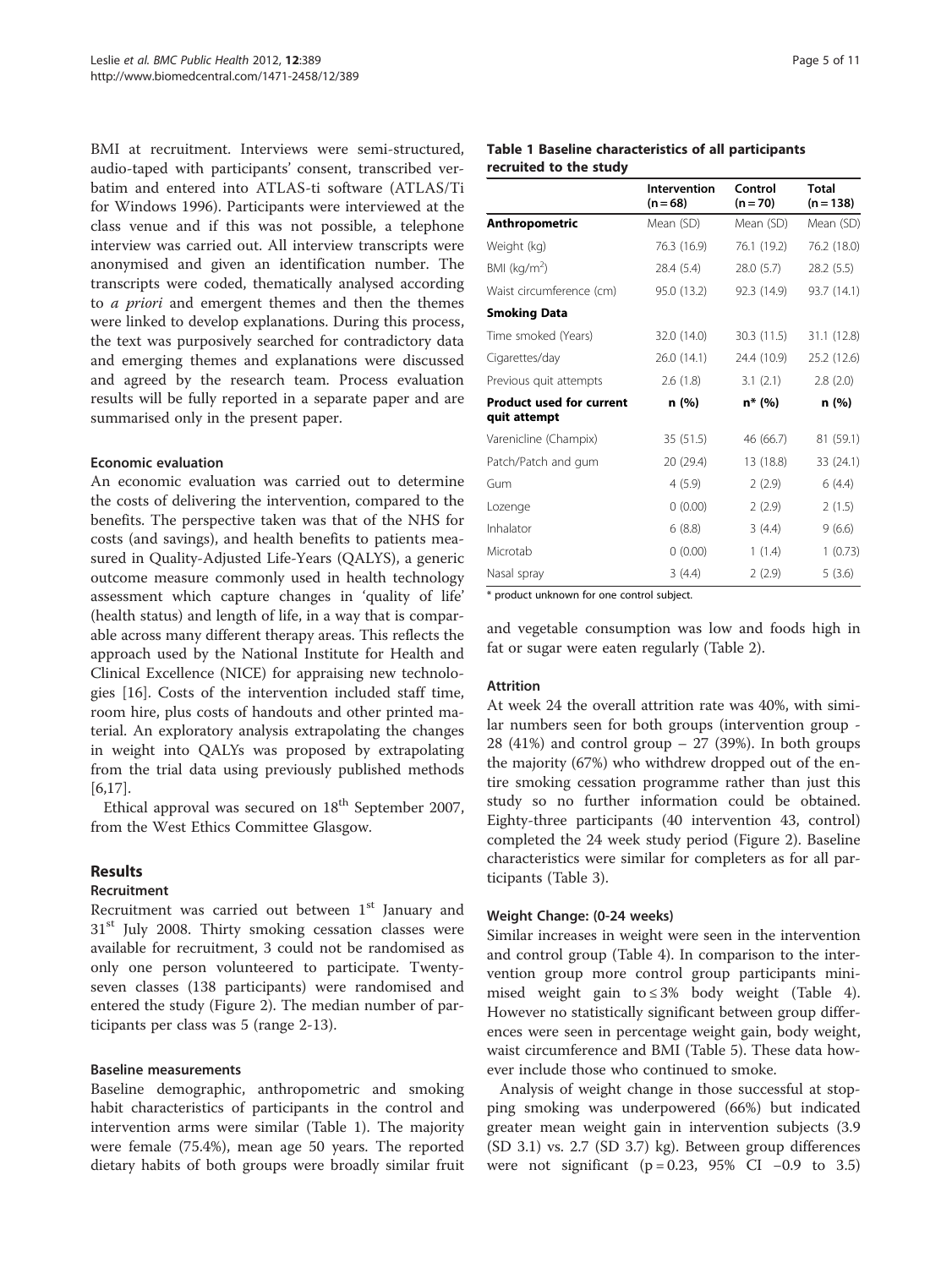|                              | Intervention<br>$(n = 69)$ | Control<br>$(n = 69)$ |                        | Intervention<br>$(n = 69)$ | Control<br>$(n = 69)$ |
|------------------------------|----------------------------|-----------------------|------------------------|----------------------------|-----------------------|
| All fruit and veg (day)      | $3.0(2-5)$                 | $2.1(1-4)$            | Red meat (wk)          | $3.0(3-3)$                 | $3.0(1-3)$            |
| Slices bread/rolls (day)     | $2.5(3-5)$                 | $2.5(1-3)$            | Meat products (wk)     | $3.0(1-3)$                 | $3.0(1-3)$            |
| <b>Breakfast cereal (wk)</b> | $3.0(0-7)$                 | $3.0(0-7)$            | Poultry (wk)           | $3.0(1-3)$                 | $3.0(1-3)$            |
| Potatoes/rice/pasta (wk)     | $5.5(3-7)$                 | $3.0(3-7)$            | White fish (wk)        | $1.0(0-1)$                 | $0.5(1-1)$            |
| Beans/pulses (wk)            | $1.0(1-3)$                 | $1.0(1-3)$            | Oil rich fish (wk)     | $0(0-1)$                   | $0(0-1)$              |
| Chips (wk)                   | $1.0(1-3)$                 | $1.0(1-3)$            | <b>Biscuits (wk)</b>   | $3.0(1-18)$                | $3.0(1-7)$            |
| Cheese (wk)                  | $3.0(1-3)$                 | $3.0(1-6)$            | Cakes/pastries (wk)    | $1.0(0-3)$                 | $1.0(1-6)$            |
| Crisps/savoury snacks (wk)   | $1.0(1-3)$                 | $3.0(1-7)$            | Soft/fizzy drinks (wk) | $2.5(0-7)$                 | $3.0(0-18)$           |
| Sweets/chocolates (wk)       | $3.0(1-7)$                 | $3.0(1-7)$            |                        |                            |                       |

<span id="page-5-0"></span>Table 2 Baseline Self-reported Eating Habits (Data presented as median and inter-quartile range)

however the confidence interval is wide and includes a loss of −0.9 kg, thus the possibility of an effect in favour of the intervention cannot be excluded.

In those not smoking a similar proportion of intervention and control subjects minimised weight gain to  $\leq 3\%$ (34.8% vs. 33.3%; p = 0.94, 95% CI 0.26 to 4.25).

#### Eating Habits: (0-24 weeks)

In comparison to baseline some statistically significant improvements were observed in the self-reported dietary habits of the intervention group. Fruit and vegetable consumption increased significantly as did breakfast cereal intake. These changes were not seen in the control group (Table [6](#page-6-0)). However no between group differences

#### Table 3 Baseline characteristics of participants who completed the study

|                                                 | Intervention<br>$(n = 40)$ | Control<br>$(n = 43)$ | <b>Total</b><br>$(n = 83)$ |
|-------------------------------------------------|----------------------------|-----------------------|----------------------------|
| <b>Anthropometric</b>                           | Mean (SD)                  | Mean (SD)             | Mean (SD)                  |
| Weight (kg)                                     | 76.9 (18.5)                | 74.4 (18.0)           | 75.6 (18.2)                |
| BMI ( $kg/m2$ )                                 | 28.7 (5.8)                 | 27.7(4.8)             | 28.2(5.3)                  |
| Waist circumference (cm)                        | 95.3 (13.9)                | 92.1(13.1)            | 93.6 (13.5)                |
| <b>Smoking Data</b>                             |                            |                       |                            |
| Time smoked (Years)                             | 34.1 (14.8)                | 34.4 (10.8)           | 34.3 (12.8)                |
| Cigarettes/day                                  | 25.0 (10.2)                | 25.3(12.5)            | 25.2 (11.4)                |
| Previous quit attempts                          | 2.7(1.9)                   | 2.6(1.7)              | 2.6(1.8)                   |
| <b>Product used for current</b><br>quit attempt | n (%)                      | n (%)                 | n (%)                      |
| Varenicline (Champix)                           | 21(52.5)                   | 26 (60.4)             | 47 (56.6)                  |
| Patch/Patch and gum                             | 13 (32.5)                  | 9(20.9)               | 22 (26.5)                  |
| Gum                                             | 2(5.0)                     | 2(4.6)                | 4(4.8)                     |
| Lozenge                                         | 0(0.00)                    | 1(2.3)                | 1(1.2)                     |
| Inhalator                                       | 3(7.5)                     | 2(4.6)                | 5(6.0)                     |
| Microtab                                        | 0(0.00)                    | 1(2.3)                | 1(1.2)                     |
| Nasal spray                                     | 1(2.5)                     | 2(4.6)                | 3(3.6)                     |

were seen in the proportion of participants favourably changing their eating habits (Table [7](#page-6-0)).

#### Smoking cessation

Although the study was not powered to detect changes in smoking status these data were examined for completers and also using a sensitivity analysis. Both analyses showed a higher percentage of control participants still smoking at week 24 in comparison to intervention participants, however between group differences were not significant (Table [8\)](#page-7-0).

# Process evaluation

Nineteen intervention and 21 control participants were interviewed. Four emergent themes (group interactions, advisors interactions with groups and mechanisms relating to individual participants and specific to the dietary intervention), were identified each of which comprised several sub-themes (Table [9\)](#page-7-0). At week 24 most intervention participants who were successful at stopping smoking and minimising weight gain cited these as helping both their quit attempts and weight management efforts, as did participants who continued to smoke and were unsuccessful at minimising weight gain.

#### Table 4 Changes in weight and waist circumference between baseline and week 24

| Variable                                 | Intervention<br>$(n = 40)$ | Control<br>$(n = 43)$ |
|------------------------------------------|----------------------------|-----------------------|
| % weight change                          | 3.6 $(4.7)$ *              | 2.8(4.6)              |
| Weight (kg)                              | 2.6(3.4)                   | 2.0(3.5)              |
| Waist circumference (cm)                 | 0.5(3.8)                   | 2.0(4.4)              |
| % subjects gaining $\leq$ 3% body weight | $18(45.0)$ **              | 25(58.1)              |
| % subjects gaining $>$ 3% body weight    | 22 (55.0)                  | 18 (41.9)             |

\* mean (SD). \*\* n (%).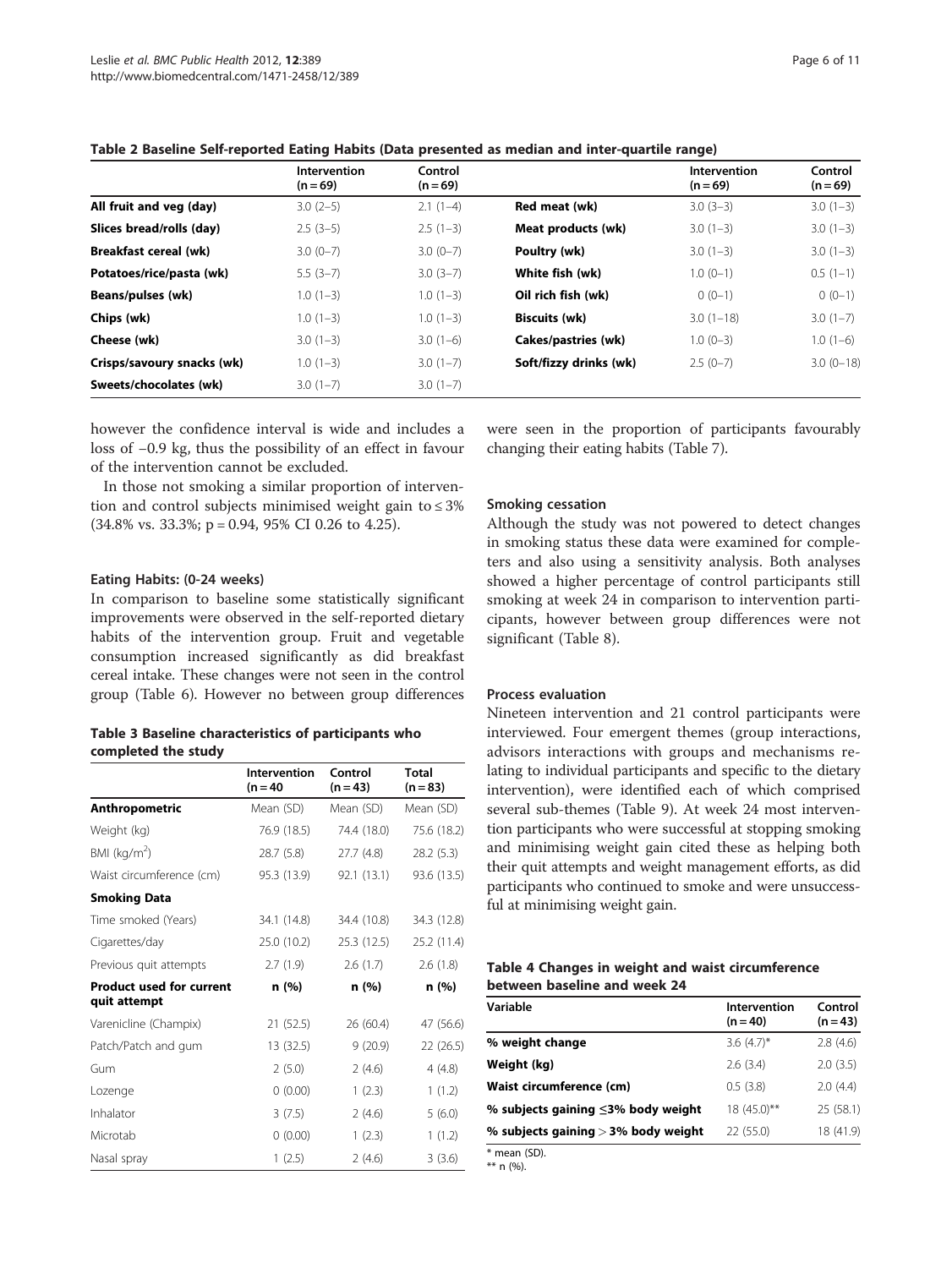<span id="page-6-0"></span>

|  | Table 5 Comparison of changes in outcome measures between intervention and control group at week 24 |
|--|-----------------------------------------------------------------------------------------------------|
|--|-----------------------------------------------------------------------------------------------------|

| Outcome                               | ICC   | <b>Adjusted Mean Difference</b><br>(Intervention-Control) | <b>Adjusted 95%</b><br>C.I. of Difference | р    |
|---------------------------------------|-------|-----------------------------------------------------------|-------------------------------------------|------|
| <b>Primary outcome</b>                |       |                                                           |                                           |      |
| Percentage weight<br>change           | 0.015 | 0.904                                                     | $-1.206$ to 3.013                         | 0.39 |
| <b>Secondary outcomes</b>             |       |                                                           |                                           |      |
| Change in weight (kg)                 | 0.025 | 0.540                                                     | $-1.060$ to 2.139                         | 0.50 |
| Change in waist<br>circumference (cm) | 0.239 | $-1.170$                                                  | $-3.494$ to 1.155                         | 0.32 |
| Change in BMI ( $kg/m2$ )             | 0.000 | 0.158                                                     | $-0.437$ to 0.753                         | 0.60 |

analyses are random effects linear regression models adjusted for baseline values and clustering by centre. Negative ICC are truncated at 0.

#### Economic evaluation

The overall cost of delivering the intervention was estimated at £80 per person. As no between group difference in % weight gain at 24 weeks was observed the calculation of QALYs gained was not relevant. NICE cite £20,000 and £30,000 per QALY as indicative values of a health service becoming less cost-effective. We can therefore estimate that a service costing £80 per person would have to produce 0.0027 QALYs to 0.0040 QALYs because: £80/0.0027 = £30,000 and £80/0.004 = £20,000. There is no single accepted estimate of the change in QALYs from a change in weight so we used a range of values identified from the literature and the results are shown in Table [10](#page-7-0). The figures in the table are 'thresholds' because they are the minimum levels of weight change for cost-effectiveness, given the programme cost, and relationship between weight and QALYs. This analysis suggested that the intervention would only need to

Table 6 Within group changes in Eating Habits between baseline and week 24 for Intervention  $(n = 40)$  and Control groups  $(n = 43)$ 

| <b>Food Group</b>      | Group        | Decrease Same Increase |    |    | p      |
|------------------------|--------------|------------------------|----|----|--------|
| Fruit and vegetables   | Intervention | 9                      | 0  | 32 | 0.0004 |
|                        | Control      | 16                     | 1  | 25 | 0.21   |
| Breakfast cereal       | Intervention | 5                      | 20 | 16 | 0.027  |
|                        | Control      | 10                     | 21 | 11 | 1.00   |
| Potatoes pasta or rice | Intervention | 13                     | 12 | 16 | 0.71   |
|                        | Control      | 8                      | 15 | 19 | 0.052  |
| Oil rich fish intake   | Intervention | 8                      | 19 | 14 | 0.29   |
|                        | Control      | 11                     | 22 | 9  | 0.82   |
| Sweet foods            | Intervention | 24                     | 1  | 16 | 0.27   |
|                        | Control      | 21                     | 1  | 20 | 1.00   |
| Chips                  | Intervention | 19                     | 17 | 5  | 0.0066 |
|                        | Control      | 16                     | 19 | 6  | 0.052  |
| Savoury snacks         | Intervention | 17                     | 16 | 8  | 0.11   |
|                        | Control      | 19                     | 12 | 10 | 0.14   |

produce a slightly lower weight gain than the control group to be judged cost effective.

#### **Discussion**

In comparison to the control group the intervention was not successful at reducing weight gain. Those successful at stopping smoking gained 3.9 kg, which was more than the 2.5 kg women attempting smoking cessation are reportedly willing to tolerate [\[18\]](#page-10-0) but less than the 5 kg at 6 months reported in other research [\[9](#page-9-0)]. Continued professional/therapist contact has been shown to improve weight management and smoking cessation outcomes [[19,20\]](#page-10-0). Interviews with intervention participants highlighted that the support and encouragement they received from both their fellow group members and advisors had helped with both weight management and quit attempt. This continued contact may have reduced anxieties regarding weight gain and thus encouraged cessation maintenance despite weight gain.

The intervention focussed on encouraging participants, who were likely to experience increased appetite and food cravings to choose healthier, less energy dense foods which would minimise weight gain. While betweengroup differences in changes in reported eating habits were non-significant there was evidence of improved

Table 7 Comparison of changes in Eating Habits between Intervention and Control Groups at 24 weeks\*

| Odds<br>Ratio | 95%<br>Confidence<br>Interval | р    |  |
|---------------|-------------------------------|------|--|
| 2.11          | (0.81, 5.52)                  | 0.13 |  |
| 1.66          | (0.50, 5.52)                  | 0.40 |  |
| 0.77          | (0.31, 1.92)                  | 0.57 |  |
| 1.78          | (0.58, 5.45)                  | 0.30 |  |
| 1.67          | (0.60, 4.66)                  | 0.32 |  |
| 1.58          | (0.56, 4.44)                  | 0.38 |  |
| 0.74          | (0.30, 1.82)                  | 0.51 |  |
|               |                               |      |  |

\*Analyses are logistic regression models adjusted for clustering by centres.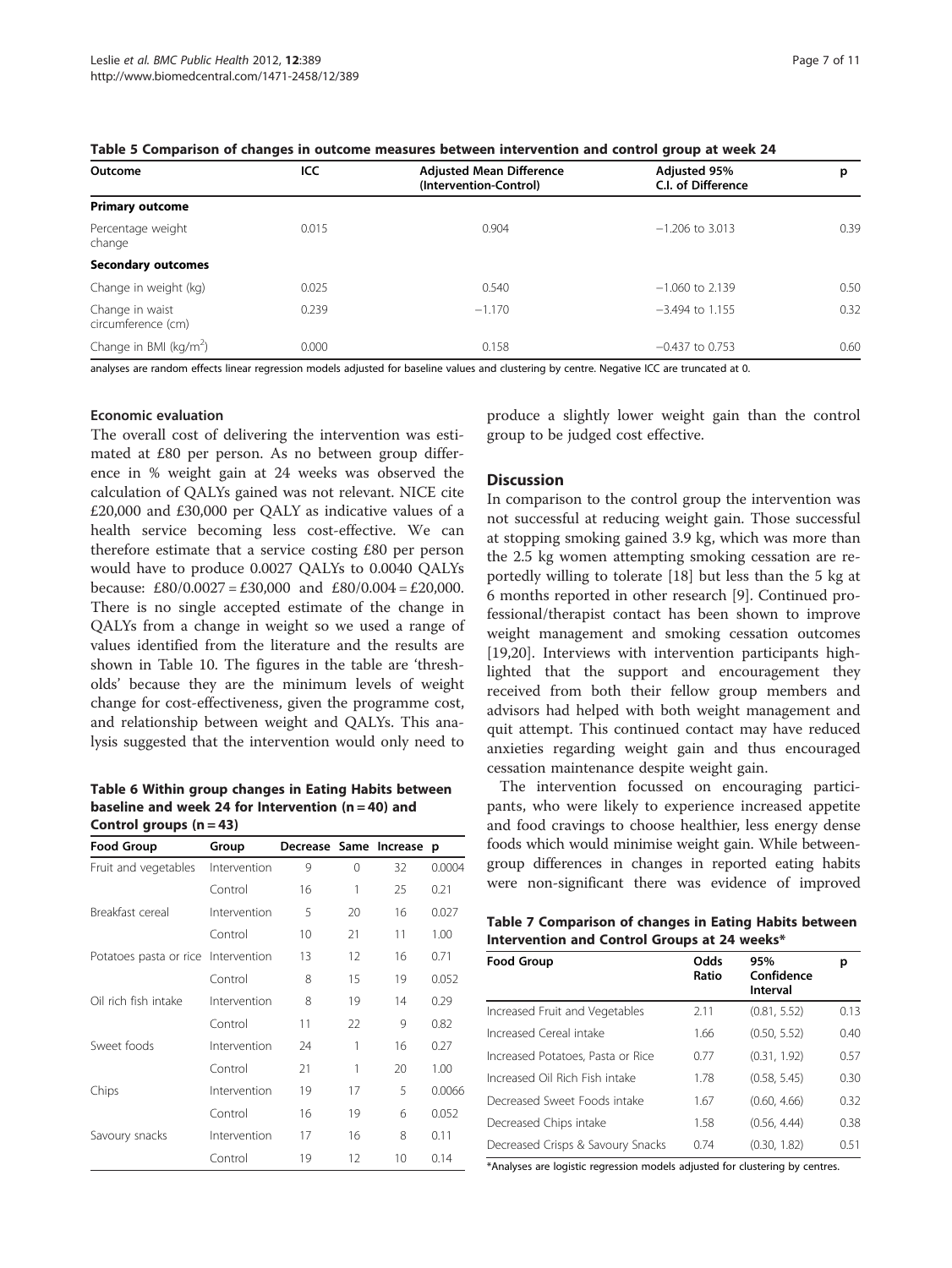<span id="page-7-0"></span>Table 8 Comparison of Smoking Status between Intervention and Control Groups

|                             | <b>Intervention Control</b> |                | Odds 95% | Ratio Confidence<br><b>Interval</b>          | р |
|-----------------------------|-----------------------------|----------------|----------|----------------------------------------------|---|
| <b>Completers</b>           |                             |                |          |                                              |   |
| Smoking at Week 6           | 9 (18.8%)                   | 6 (11.3%) 1.74 |          | $0.40 \text{ to } 7.66$ 0.46                 |   |
| Smoking at Week 24          |                             |                |          | 17 (42.5%) 25 (58.1%) 0.43 0.14 to 1.34 0.14 |   |
| <b>Sensitivity analysis</b> |                             |                |          |                                              |   |
| Smoking at Week 6           | 29 (42.6%) 23 (32.9%) 1.38  |                |          | $0.63$ to $3.04$ 0.42                        |   |
| Smoking at Week 24          | 45 (66.2%) 52 (74.3%) 0.58  |                |          | 0.25 to 1.36 0.20                            |   |

Analyses are logistic regression models adjusted for varenicline use and clustering by centres.

eating habits compared to baseline, in the intervention group. Fruit and vegetable consumption improved significantly suggesting that fruit was eaten in place of some higher energy snacks. Consumption of breakfast cereals also improved. Previous research has shown that weight gain is less in adults who eat breakfast [\[21,22](#page-10-0)]. Both these changes suggest that efforts were being made by participants to adopt healthier eating patterns.

Interview data shows that some viewed changes to diet and physical activity only necessary if they were successful at stopping smoking and therefore at risk of weight gain. Failure to give up smoking may have led some participants to abandon efforts to change their diet or physical activity level.

|  |  |  |  | Table 10 Weight change necessary to provide QALY gains |  |  |  |  |
|--|--|--|--|--------------------------------------------------------|--|--|--|--|
|--|--|--|--|--------------------------------------------------------|--|--|--|--|

| Cost of intervention<br>£80 per person | Minimum change<br>in kg based on<br>lower QALY/kg<br>figures |       | Minimum change<br>in kg based on<br>higher QALY/kg<br>figures |  |
|----------------------------------------|--------------------------------------------------------------|-------|---------------------------------------------------------------|--|
|                                        | Men                                                          | Women |                                                               |  |
| £30 k/QALY-                            | $-44$                                                        | $-13$ | $-0.4$                                                        |  |
| - required gain 0.0027 QALYs           |                                                              |       |                                                               |  |
| £20 k/OALY -                           | $-6.7$                                                       | $-19$ | $-06$                                                         |  |
| - required gain 0.004 QALYs            |                                                              |       |                                                               |  |

We have demonstrated that it is possible, after appropriate brief training, for those with no prior formal nutrition training to deliver a nutrition and lifestyle intervention. Training existing staff to deliver additional information to those attempting smoking did not incur excessive costs. The use of existing staff would allow diet and lifestyle aspects to be integrated into the existing smoking cessation programme and avoid the additional expense of employing specialists such as dietitians or nutritionists. Individuals attempting smoking cessation develop a rapport with the cessation advisor taking the group and this relationship may increase the likelihood of dietary advice being acknowledged and implemented. Whilst a dietitian may have more in-depth knowledge it is unlikely that at dietitian would be able to routinely attend all smoking cessation programme sessions. Utilisation of existing personnel was also important to allow

|  |  |  | Table 9 Process evaluation emergent themes with sub-themes and illustrative quotations |  |  |
|--|--|--|----------------------------------------------------------------------------------------|--|--|
|--|--|--|----------------------------------------------------------------------------------------|--|--|

| <b>Theme</b>                                         | Sub theme with illustrative quotations                                                                                                                                                                                                                                                                                                                         |
|------------------------------------------------------|----------------------------------------------------------------------------------------------------------------------------------------------------------------------------------------------------------------------------------------------------------------------------------------------------------------------------------------------------------------|
| 1. Group Interaction                                 | Accountability: meeting other individuals I think has been a bit of a challenge as well you don't want to let the rest of<br>the group down. [Quitter (Q), $\leq$ 3% weight gain]                                                                                                                                                                              |
|                                                      | <b>Sharing experiences &amp; ideas:</b> If you're getting a craving for a cigarette  you come to a group and the more<br>people that's in a group the more opportunity you got for an answer. Person A might say, 'Oh I do this', Person B say, 'I'll<br>do this,', and then you've got a choice to try it. [Q, $\leq$ 3% weight gain]                         |
|                                                      | <b>Encouragement:</b> I mean the fact that you've got other people there who support you, willing to talk to you and wie the<br>same sort of feelings as yourselfit makes you realise you know that well if someone else can get through it, so<br>can you. $[Q, >3%$ weight gain]                                                                             |
|                                                      | <b>Lack of group support:</b> one of the things I liked about it was that - there was five of us I think and I was a bit<br>disappointed that 3 of them stopped coming quite early on, but I think it was because they all went back to smoking<br>cigarettes. $[Q, >3%$ weight gain]                                                                          |
| 2. Advisors interaction<br>with groups               | <b>Advisors guidance &amp; encouragement:</b> still smoking and you're a failurethere's not that negativity at all, whereas<br>it's always, 'Yea, you are but you can still do this.' Everything's dealt with in a very, very positive manner  it makes me<br>quite happy to be open and honest about I've not been too good here. [NQ, $\leq$ 3% weight gain] |
| 3. Mechanisms relating<br>to individual participants | <b>Participant motivation:</b> I think I took my mind off the goal which was to stop smoking and have a healthier<br>lifestyle I can't seem to get myself again focussed enough to get back on track, to think, 'No, this is not where I want<br>to be at this time'. [NQ, $>$ 3% weight gain]                                                                 |
|                                                      | <b>Barriers to weight management:</b> When I first stopped the smoking I couldn't stop eating sweet things, it was<br>dreadful. [NQ, $\lt$ 3% weight gain]                                                                                                                                                                                                     |
| 4. Mechanisms specific<br>to the intervention        | <b>Influence of tools:</b> It's quite nice to see how many steps you've done each day and I think it's been a bit of challenge.<br>[Q, ≤3%]                                                                                                                                                                                                                    |
|                                                      | Goal setting: It was a 12-mile walk I found it quite easy because I had been building maself up for it over a period of<br>weeks. I do the gym three times a week. Ma sessions - I've upped them from half-an-hour to an hour. [Q, >3% weight gain]                                                                                                            |

 $Q =$  quitter,  $NQ =$  non-quitter.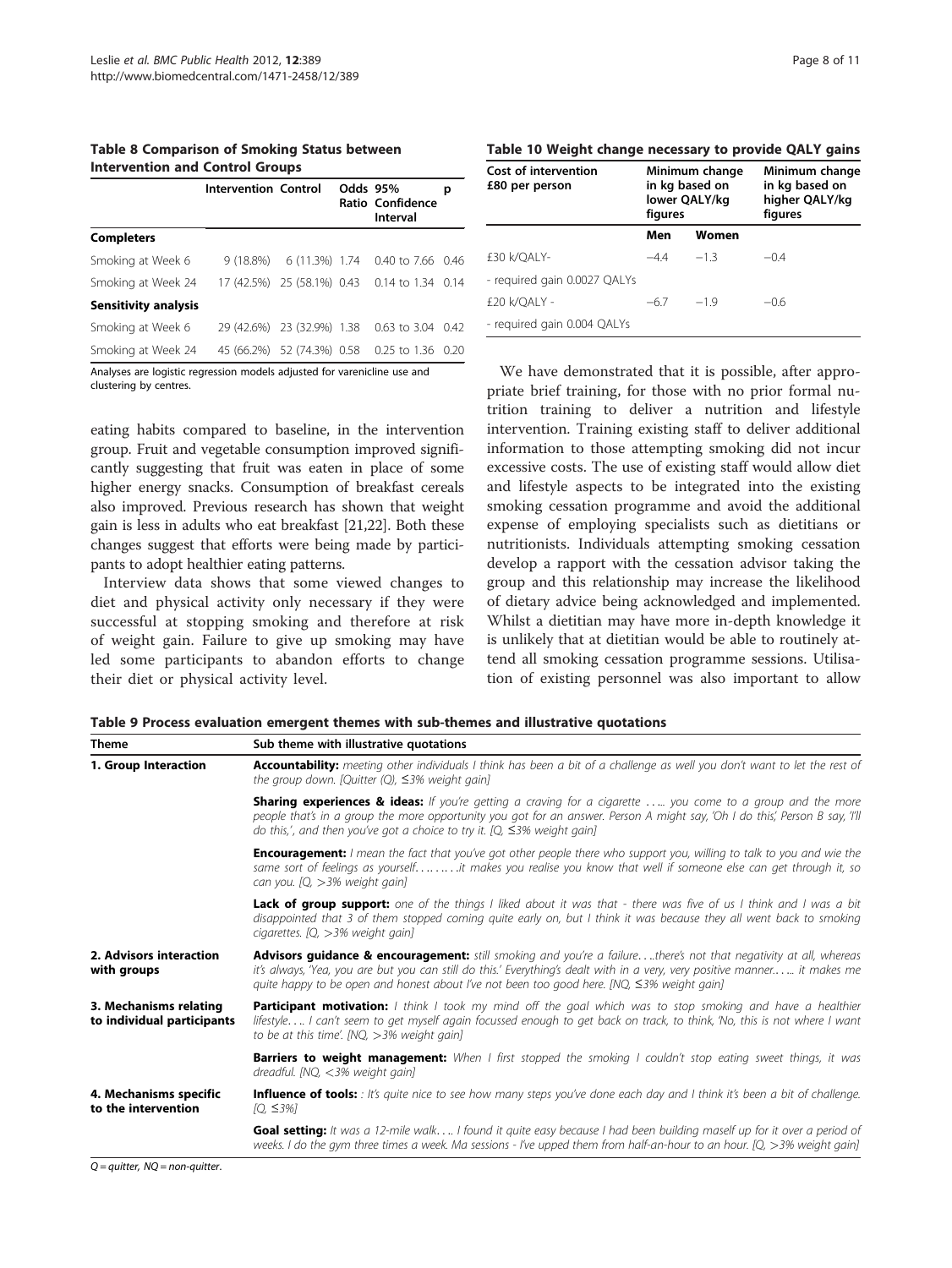the results to be sustainable and transferable for national application.

Uptake from cessation classes into this study was less than hoped for and this may reflect that for some smoking cessation was their sole objective and they were not considering, or could not consider other concomitant lifestyle changes. It is possible that those who chose to join the study were not entirely representative of all those attempting smoking cessation, but they were at least a sizeable proportion. Consideration must also be given to the extra time commitment required of study participants.

Whilst uptake to the study was lower than hoped for, attrition was lower than the anticipated 75%. Research in the field of weight management has suggested that lower attrition rates are representative of some form of success [[23\]](#page-10-0). The lower attrition rate in the present study may thus indicate success in that for participants the programme fulfilled a role by providing additional support and assistance for them whilst attempting lifestyle changes.

The present study was not powered to investigate effects on cessation rates however the results suggest that smoking cessation was not compromised by the intervention. Comparison of the 6 week cessation rate for intervention participant with those of an earlier observation study carried out in Glasgow [[24](#page-10-0)] showed those of the present study to be better  $(57\% \text{ vs. } 36\%, \text{ p} = 0.001)$ . Improved cessation rates in the present study may in part reflect increased use of varenicline. Most study participants (59%) chose varenicline to aid their quit attempt, compared to only 13% of subjects in the study by Bauld and colleagues [[24\]](#page-10-0). Cessation rates for both groups deteriorated between week 6 and 24 and it is reasonable to assume the same pattern is likely throughout Glasgow. However at week 24 the cessation rate in intervention participants was 34%, much better than expected and close to the week 4 cessation rate reported for the Glasgow wide service. This suggests that participation in the intervention arm of the study may have conferred some benefit in terms of maintenance of cessation. Improved cessation rates may not result directly from the dietary intervention per se but to other factors such as continued professional/therapist contact and reduced anxiety regarding weight gain. Interview data supports this. Intervention participants were conscious that exhaled CO levels would be checked and this provided motivation to refrain from smoking as a high reading, they felt, would be interpreted as failure and would let the group down. Remaining abstinent they felt also provided encouragement to the other group members.

Although between group differences in quit rates were not statistically significant in the present study the higher quit rate in intervention participants would be compatible with a real effect. Reverse power analysis using the present data showed that a study to prove an effect of this size would require 165 per group using completer data, and 539 per group using sensitivity analysis data.

#### Economic evaluation

The figures provided (Table [10](#page-7-0)) are not precise calculations but are intended to be indicative of the relatively modest changes in weight that would be required given the level of costs. This may suggest that using a different protocol or providing the intervention to a different group may well be cost-effective. This supports the argument that the "non-significant" difference in the primary outcome measure should not end research in this area. The figures should be used with caution and as a starting point for debate only, for several reasons. First, they do not consider any cost savings from avoiding weightrelated diseases. For example, if we included the chances of developing type 2 diabetes and included the lifetime costs of this illness the required weight reductions would fall. In addition, we have not considered that controlling weight may help people to stop smoking – any QALY gains from people helped to stop smoking have also not been included. There may also be benefits that have not been considered by this research, such as the spill-over effects of education in diet and exercise on the remainder of the family. Any benefits of this type would also help to make the programme cost-effective

#### Limitations

Recruitment to research studies is likely to attract more motivated volunteers. The observation that weight gain in our control participants was similar to intervention participants may reflect their willingness or interest in making lifestyle changes in addition to smoking cessation. The qualitative data support this suggestion. The majority of control participants interviewed reported setting themselves diet and or physical activity goals and had sought help from other sources to achieve these.

The advisors who participated in the study and delivered the intervention also conducted the smoking cessation classes for control participants. Whilst aware of the need to avoid contamination of control classes it is possible that issues regarding weight and diet were answered in more depth, thus influencing the behaviour of control participants. It is not possible to quantify this potential contamination, but in retrospect, may have been avoided had advisors who had not been given additional training been recruited and allocated to control classes. However this would have been difficult in practice as randomisation of classes did not take place until week 3 and participants had already developed a rapport with the advisor running that class. Changing advisor at this point may have undermined attempts at smoking cessation.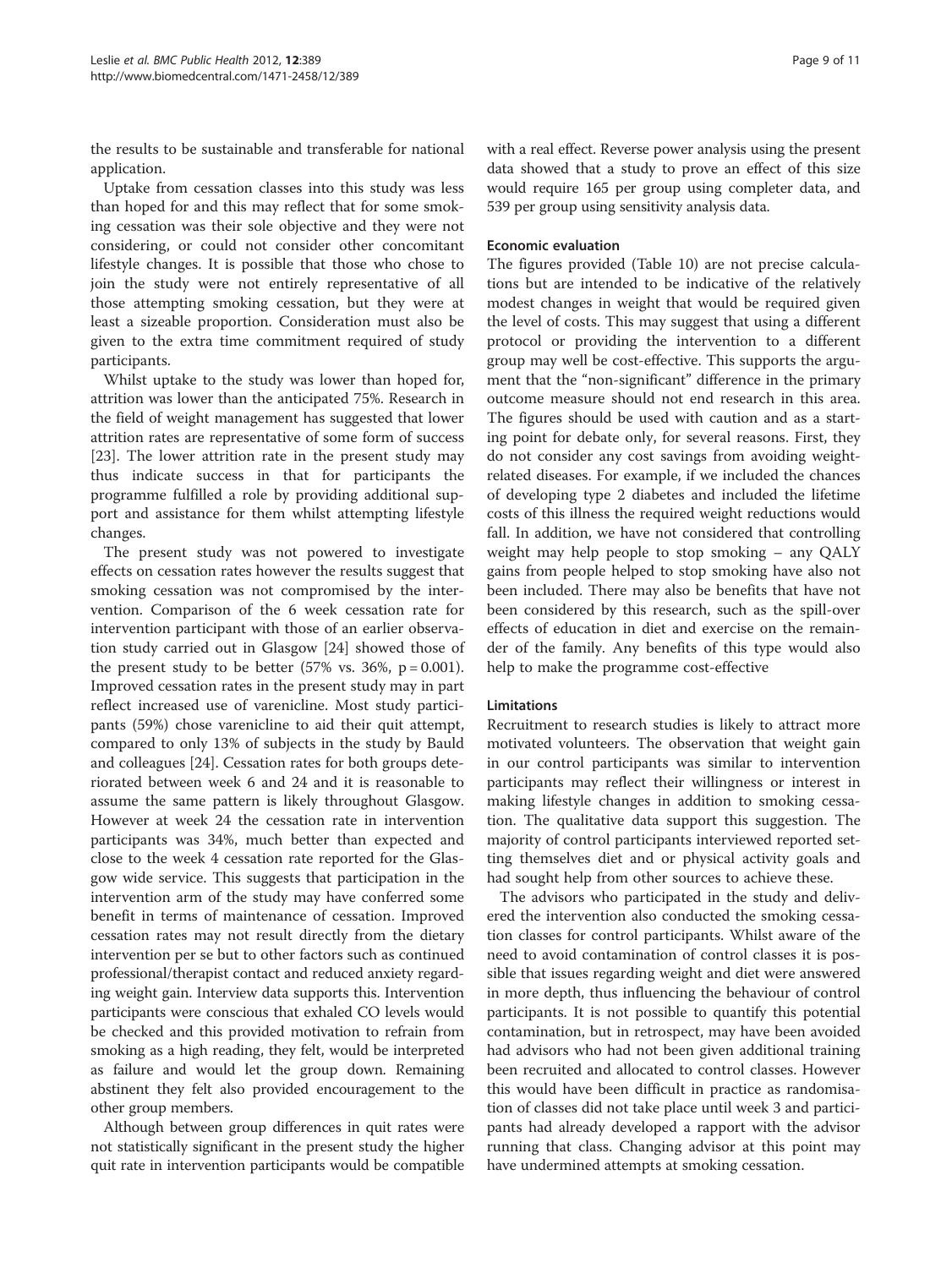<span id="page-9-0"></span>Dietary practices were assessed using the Dietary Targets Monitor, a short food frequency questionnaire developed for use in the 1995 Scottish Health Survey. Formal comparison between this short questionnaire and a fuller and widely used food frequency questionnaire [14] showed that the dietary targets monitor had the capability to monitor intakes for changes towards national dietary targets for key foods and nutrients but did not very accurately predict results for some food groups when the study numbers were below 300. All methods of assessing dietary intake have limitations including mis-reporting [[25](#page-10-0)]. For the present study it was important to identify a tool which was acceptable to the study population and not too onerous to complete, as this may have had adverse effects on retention rates. For these reasons and to gather as comprehensive a data set as possible the dietary targets monitor was used.

# Conclusions

Reductions in the prevalence of smoking and obesity are both public health priorities for healthcare services throughout the UK. The period following smoking cessation has been highlighted as a time when the risk of weight gain is increased [6]. The present study explored a way to tackle these two important health issues, and provides some evidence to guide future practice and research needs.

Not everyone attending smoking cessation programmes will be interested in additional lifestyle advice but the present study has shown that support can be made available for those who are interested. The present intervention was not successful at reducing weight gain. However improved quit rates in the intervention group suggest that continued contact with advisors may have reduced participants' anxieties regarding weight gain and thus encouraged cessation maintenance despite weight gain. Provision of dietary advice may have assisted some in smoking cessation and improved health from this point of view, but also improved food choice. This could have additional benefits to health by furthering the reduction in risk of coronary heart disease. Improved diet composition may lead to better health even in those who failed to stop smoking. The cost of the intervention was relatively modest with only some reduction in post cessation weight gain required for the intervention to be judged cost-effective. It is important that research continues in this area as there is some evidence that the negative effects of obesity could outweigh the health benefits achieved through reductions in smoking prevalence [\[26,27](#page-10-0)].

#### Competing interest

The authors declare there are no conflicts of interest.

#### Authors' contribution

MEJL & CRH conceived of the study and participated in its design. WSL participated in the study design, coordinated the study and drafted the manuscript. PK conducted and coded interviews and analysed all qualitative data. MM provided expertise in process evaluation and directed qualitative data analysis. HM carried out quantitative statistical analysis. AW carried out the economic evaluation. SB provided expertise in behavioural change training. All authors contributed to the writing of the manuscript and critically reviewed the final version submitted for publication. All authors read and approved the final manuscript.

#### Funding source

The research was commissioned by the Food Standards Agency UK (FSA). The FSA had no role in the study design, collection, analysis or interpretation of data, or the decision to submit the paper for publication.

#### Acknowledgements

We thank NHS Greater Glasgow and Clyde Smokefree Services for their collaboration. We especially thank all the smoking cessation advisors who were involved in delivering the intervention.

#### Author details

<sup>1</sup>Human Nutrition, University of Glasgow, 4th Floor Walton Building, Glasgow Royal Infirmary, Castle Street, Glasgow, G4 0SF, UK. <sup>2</sup>Urban Studies, University of Glasgow, Glasgow, UK. <sup>3</sup>Robertson Centre, University of Glasgow, Glasgow, UK. <sup>4</sup> Glasgow & Clyde Weight Management Service, Mansionhouse Unit, Mansionhouse Road, Glasgow, UK.

#### Received: 03 October 2011 Accepted: 29 May 2012 Published: 29 May 2012

#### References

- 1. Department of Health (2004) Choosing Health: making healthy choices easier. [http://www.dh.gov.uk/PublicationsAndStatistics/Publications/](http://www.dh.gov.uk/PublicationsAndStatistics/Publications/PublicationsPolicyAndGuidance/PublicationsPAmpGBrowsableDocument/fs/en?CONTENT_ID=4097491&chk=KPBy7H) [PublicationsPolicyAndGuidance/PublicationsPAmpGBrowsableDocument/fs/](http://www.dh.gov.uk/PublicationsAndStatistics/Publications/PublicationsPolicyAndGuidance/PublicationsPAmpGBrowsableDocument/fs/en?CONTENT_ID=4097491&chk=KPBy7H) [en?CONTENT\\_ID=4097491&chk=KPBy7H.](http://www.dh.gov.uk/PublicationsAndStatistics/Publications/PublicationsPolicyAndGuidance/PublicationsPAmpGBrowsableDocument/fs/en?CONTENT_ID=4097491&chk=KPBy7H)
- 2. Cade JF, Margetts BM: Relationship between diet and smoking Is the diet of smokers different. Journal of Epidemiology and Community Health 1991, 45:270–272.
- 3. Dyer AR, Elliot P, Stamler J, Chan Q, Ueshima H, Zhou BF: Dietary intake in male and female smokers, ex-smokers, and never smokers: The INTERMAP Study. Journal of Human Hypertension 2003, 17:641–654.
- 4. Statistics on obesity, physical activity and diet: England. [http://www.ic.](http://www.ic.nhs.uk/webfiles/publications/003_Health_Lifestyles/opad11/Statistics_on_Obesity_Physical_Activity_and_Diet_England_2011_revised_Aug11.pdf) nhs.uk/webfiles/publications/003\_Health\_Lifestyles/opad11/Statistics\_on [Obesity\\_Physical\\_Activity\\_and\\_Diet\\_England\\_2011\\_revised\\_Aug11.pdf](http://www.ic.nhs.uk/webfiles/publications/003_Health_Lifestyles/opad11/Statistics_on_Obesity_Physical_Activity_and_Diet_England_2011_revised_Aug11.pdf) 2011.
- 5. Scottish Health Survey. [http://www.scotland.gov.uk/Resource/Doc/358842/](http://www.nice.org.uk/media/B52/A7/TAMethodsGuideUpdatedJune2008.pdf) [0121284.pdf](http://www.nice.org.uk/media/B52/A7/TAMethodsGuideUpdatedJune2008.pdf) 2010.
- 6. National Institute for Health and Clinical Excellence (NICE). Obesity: guidance on the prevention and guidance on the prevention, identification, assessment and management of overweight and obesity in adults and children. www.nice.org.uk 2006.
- 7. Audrain JE, Klesges RC, Klesges LM: Relationship Between Obesity and the Metabolic Effects of Smoking in Women. Health Psychol 1995, 14(2):116–123.
- 8. Filozoff C: Fernandez Pinilla MC. Fernandez-Cruz A. Smoking cessation and weight gain. Obesity Rev 2004, 5:95–103.
- 9. Klesges RC, Winders SE, Mayers AW, Eck LH, Ward KD, Hultquist CM, Ray JW, Shadish WR: How much weight gain occurs following smoking cessation? A comparison of weight gain using both continuous and point prevalence abstinence. J Consult Clin Psychol 1997, 65:286-291.
- 10. Pistelli F, Aquilini F, Carrozzi L: Weight gain after smoking cessation Monaldi Arch Chest Dis 2009, 71:81–87.
- 11. Parsons AC, Shraim M, Inglis J, Aveyard P, Hajek P: Interventions for preventing weight gain after smoking cessation (Review). The Cochrane Collaboration 2009; Wiley & Sons Ltd 2009.
- 12. Hajek P: Withdrawal-oriented therapy for smokers. Br J Addict 1989, 84:591–598.
- 13. Armstrong J, Lean MEJ: The plate model for dietary education. Proc Nutr Soc 1993, 52:19a.
- 14. Lean MEJ, Anderson AS, Morrison C, Currall J: Evaluation of a Dietary Targets Monitor. Eur J Clin Nutr 2003, 57:667-673.